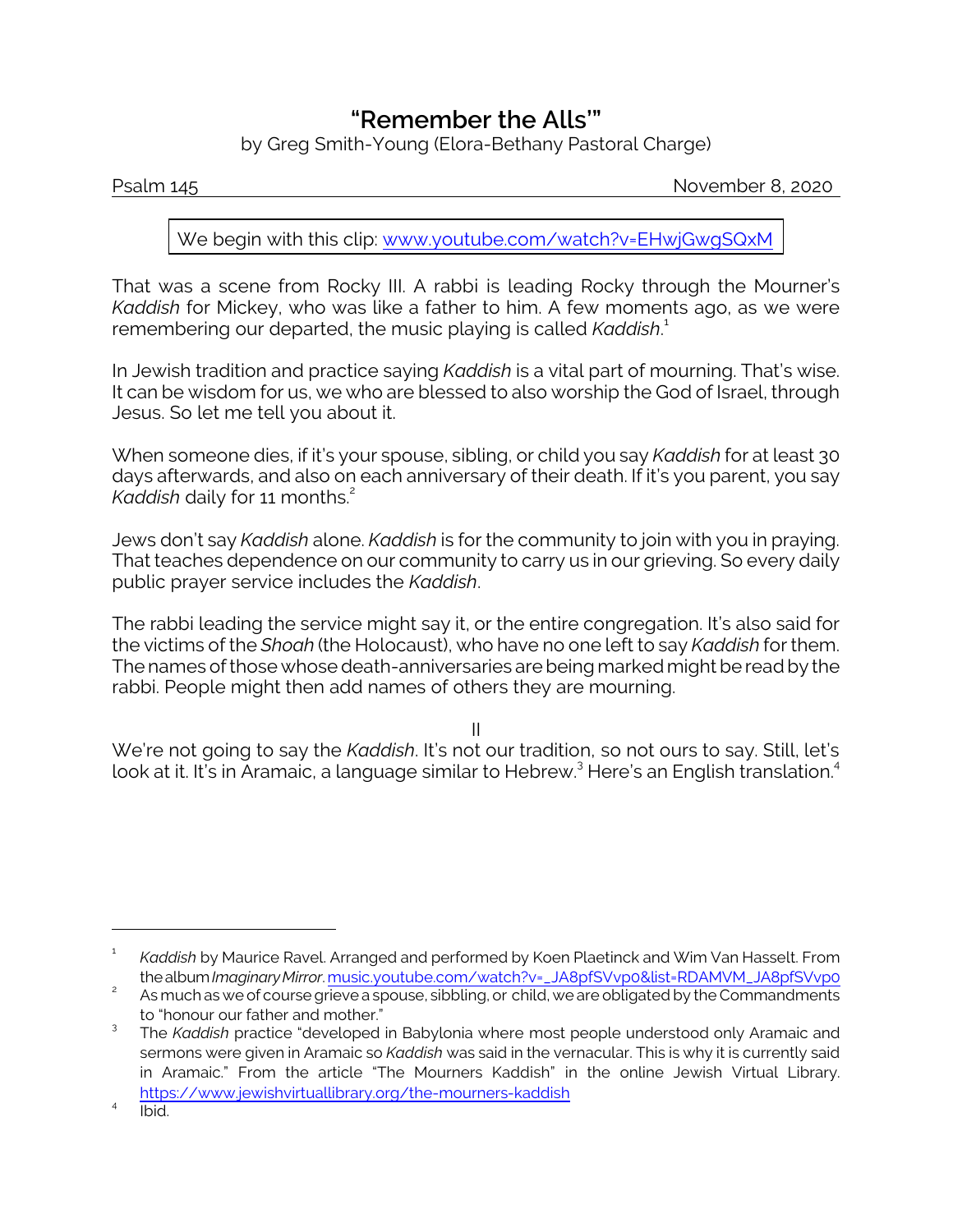## *May His great Name grow exalted and sanctified in the world that He created as He willed. Amen*

*May He give reign to His kingship in your lifetimes and in your days, and in the lifetimes of the entire Family of Israel, swiftly and soon. Amen. May His great Name be blessed forever and ever*

*May His great Name be blessed forever and ever. Blessed, praised, glorified, exalted, extolled, mighty, upraised, and lauded be the Name of the Holy One,* 

> *Blessed is He Blessed is He*

*Beyond any blessing and song, praise and consolation that are uttered in the world. Amen*

*May there be abundant peace from Heaven, and life upon us and upon all Israel. Amen*

*He Who makes peace in His heights, may He make peace, upon us and upon all Israel. Amen*

One thing jumps out at me.

It never mentions death.

It has hope: hope for God's kingdom, hope for peace, hope for Israel, hope for those praying.

Still, this is the Mourner's *Kaddish.* Not once, however, does it talk about dying or grieving.

The central part is this line. Everyone says it together.

*May His great name be blessed forever and ever.*

The "name" is not the deceased's. It is God's, the LORD Almighty.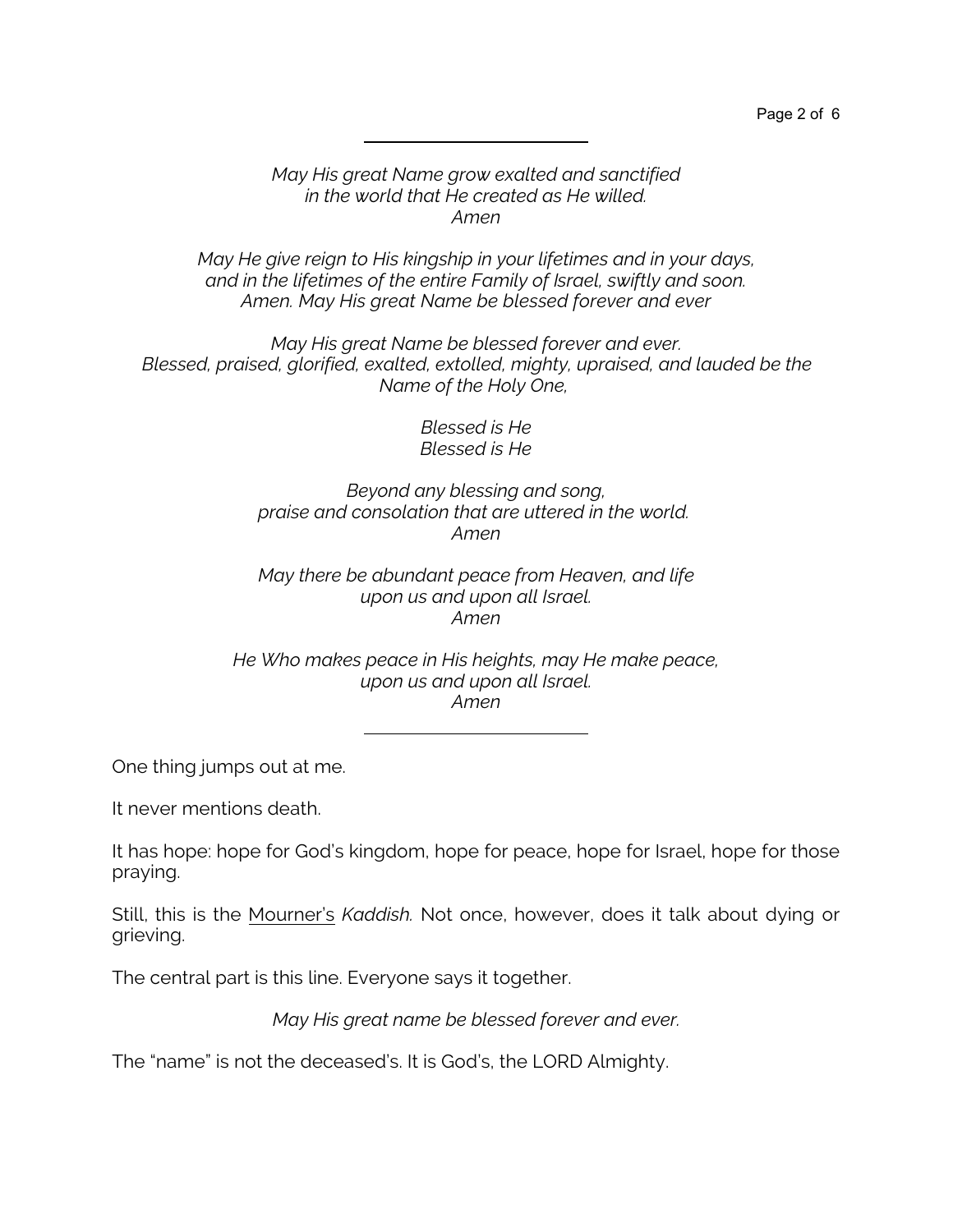The whole *Kaddish* is about God. From beginning to end, God. Though it's prayed on the occasion of death and in the grieving time afterwards, it is not a prayer for the dead. 5

This prayer focuses the mourners, in their sorrow, on God.

There is wisdom in this.

III

As I said, we're not going to say *Kaddish*. We are going to pray together in few moments. Our prayer will be Psalm 145.

The Psalms is a collection of Israel's ancient prayers and poems. Psalm 145 shaped prayers like the *Kaddish*. It is in Jewish prayer books more than any other psalm. The Talmud commends those who pray it many times daily. It's something like what the Lord's Prayer is to us Christians. 6

Like the *Kaddish*, this Psalm is about God. It starts with one person contemplating who God is. Then their voice joins with all the generations, celebrating God together.

When we pray it together, you might notice all the "alls."

It talks about blessing God on all days (not just the good days). About all generations passing on praises of God to the next. About all creation praising God, looking to God, and blessing God for whom God is.

So many alls:

- to all, God is good;
- in all God's ways, God is just.
- for all creation, God has compassion;
- the desires of all that lives, God satisfies;
- all God's promises, God keeps;
- all God does, God does graciously and lovingly;
- to all who call on God in truth, God is near;
- all who love God, God watches over;
- all the wicked, God destroys.

<sup>5</sup> Another prayer, the *El Malei Rachamim*, specifically prays for the souls of the deceased.

<sup>6</sup> Jason Byassee, Psalms 100-150, Brazos Theological Commentary (Grand Rapids: Brazos, 2018), 223.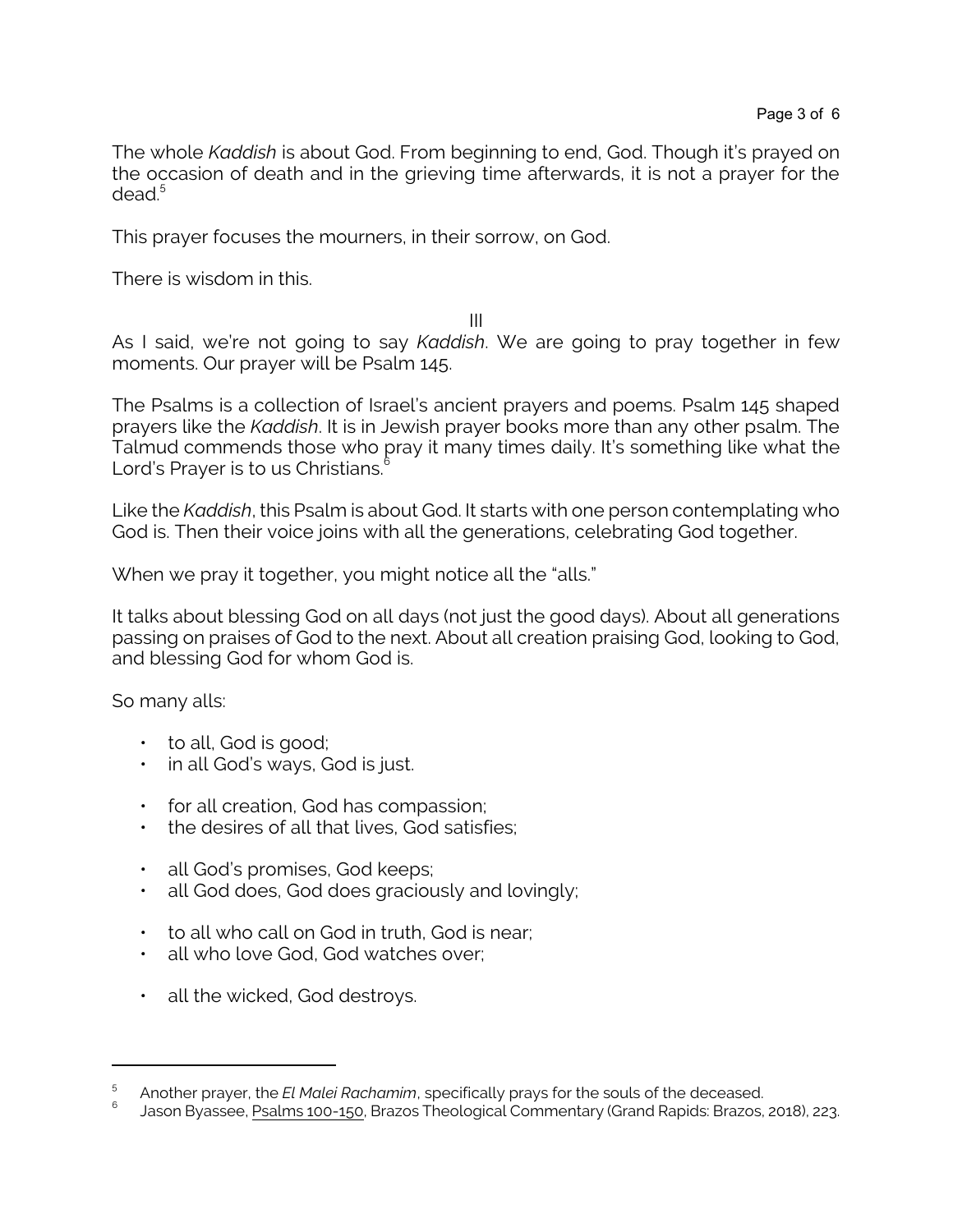That last bit might rub us the wrong way. It's a reminder  $-$  if we need it  $-$  that in this world of God's everything-embracing alls, there still is evil being done. When those caught in evil's grip trample on others, God is not neutral. God is all-ways on the side of all-victims. Remember, though, that even toward the wicked, God is all-ways good, all-ways just, all-ways has compassion, all-ways gracious, and all-ways loving.

It was poet Malcolm Guite who tuned me into the alls. He talks about reading this Psalm a short while before he became a Christian. *"I remember the effect that little word had on me, coming again and again, . . . how as each 'all' seemed to widen the circle of God's love, till I began to wonder if even I might be included in one of those alls."*

Then he read again these two lines, and knew the answer:

- all who are falling down, God upholds;
- all who are laid low, God raises up.

All are included. Bless God, then, that all God's Kingdom lasts forever, through all generations

IV

Still, nothing about death.

So why pray this prayer today? Or any day we are grieving? Why the Mourner's *Kaddish* that makes no mention of mourning or those for whom we grieve? What's the wisdom?

I wonder if grief self-focusses us.

When I've got a physical pain, my focus zooms in on that pain. The rest of me might be feeling just fine, but that one place of agony pushes all the rest out.

Maybe grief does that too. Our whole being is drawn into that agony. That emptiness is like a vacuum, a black hole threatening to pull everything in. It's not that we necessarily become selfish or self-absorbed. Rather, it's as if your whole self is being absorbed.

That's understandable. It's normal. But it doesn't feel healthy.

These days we're caught in a world-wide grief. We grieve what we've lost. Because of COVID, we've lost much. And any of us who are also grieving a dear one's death, or another significant loss, it's all more complicated now. It's even harder.

Remember the alls.

The alls of God bring us back into the expanse of God. That when we are celebrating *and* when we are grieving, we are part of something so much bigger. We are held in the expansive, inclusive, embracing and encompassing love, and grace, and fullness of God.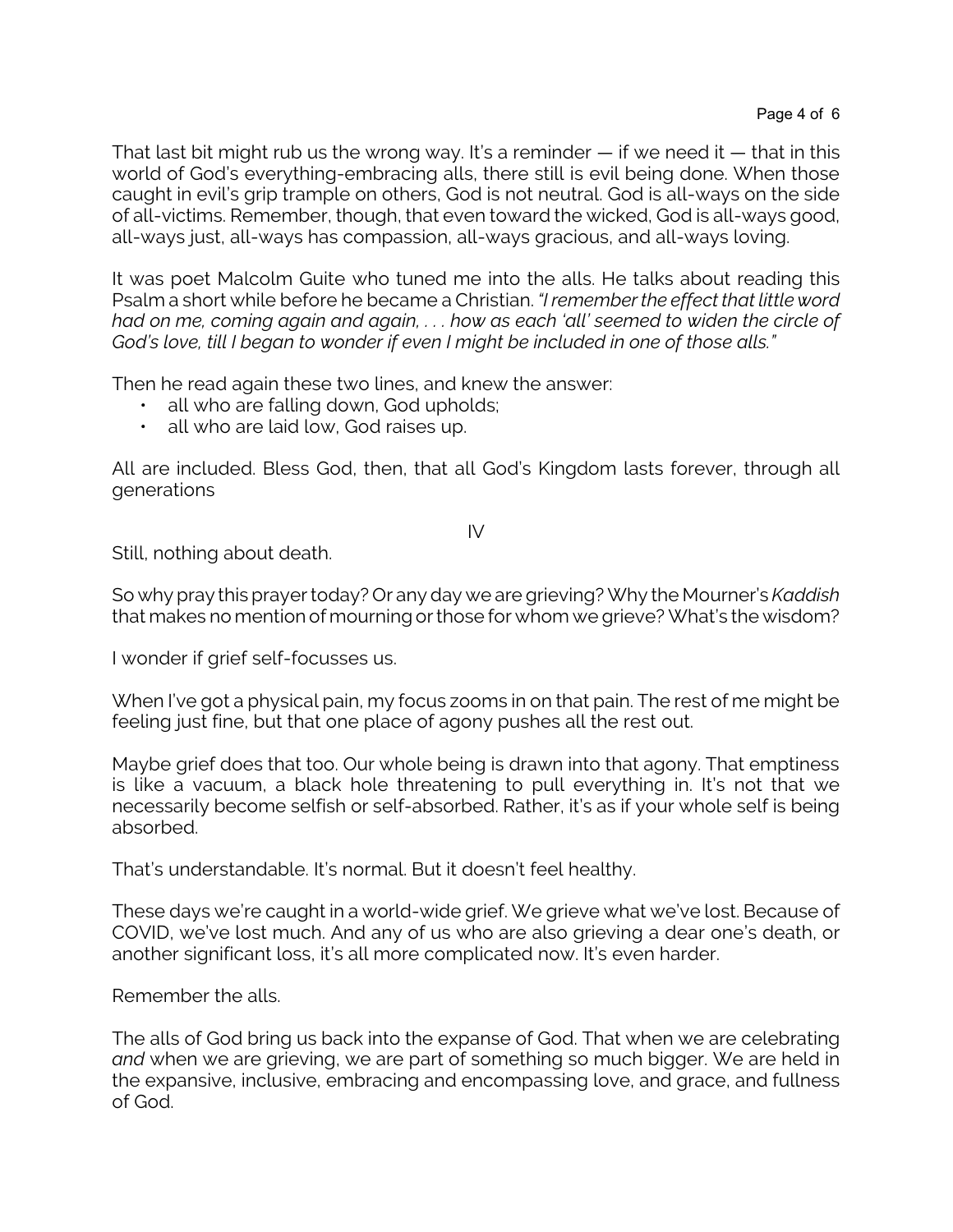Praying these alls joins us in with all the generations. It joins us with those we are grieving. They are experiencing the alls of God, fully and completely. Because all who fall down, God upholds; all who are laid low, God raises up.

Praying the alls reorients us, from our tight self-focus into the wideness. It fills us with air, breathing deeply.

So, let us pray Psalm 145 together.

*I will exalt You, my God and King, and bless Your name for ever and ever. All days, I will bless You and praise Your name for ever and ever. Great is the LORD, and greatly to be praised; his greatness is unsearchable. One generation to another shall laud Your works, and Your mighty acts they shall declare. On the glorious splendour of Your majesty, and on Your wondrous works, I will meditate. The might of Your awesome deeds they will proclaimed, and Your greatness I will declare. The memory of Your abundant goodness they will celebrate and of Your righteousness they will sing. Gracious and merciful is the LORD, slow to anger and rich in steadfast love. The LORD is good to all, and his compassion is over all that he has made. All that You have made, O LORD, will praise You,, and Your faithful shall extol You. Of the glory of Your kingdom they will tell,*

*and of Your power they will speak to make known to all people Your mighty deeds, and the glorious splendour of Your kingdom. Your kingdom, all of Your kingdom, is everlasting, and Your dominion endures throughout all generations.*

*The Lord is faithful in all his words, and gracious in all his deeds. The LORD upholds all who are falling, and raises up all who are bowed down.*

*The eyes of all look to You, and You give them their food in due season. You open Your hand, satisfying the desire of every living thing.*

*The LORD is just in all his ways, and loving in all his doings.*